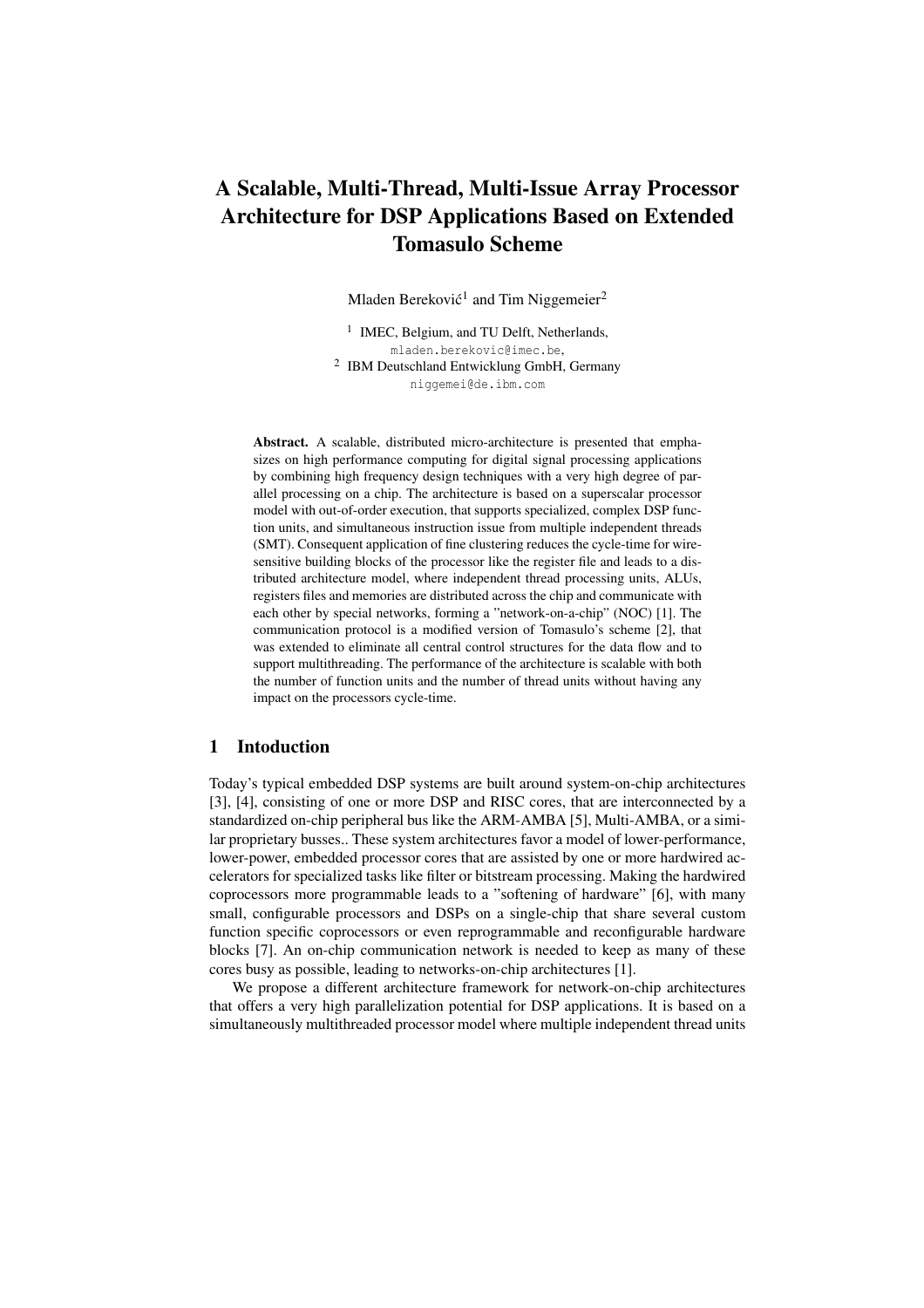simultaneously issue multiple instructions to a large array of function units, where they are processed in a dataflow-manner.

Although this work fits nicely into Meerbergen's definition of an NOC, it differs in three terms. First, it is based on a different processor model, a superscalar, out-of-order processor with SMT extensions instead of a static VLIW architecture. Second, the dynamically scheduled processors use switched router networks for both resource sharing and explicit communication between the processors or thread units. Third, function specific accelerator units that are embedded as application specific instructions are shared between all threads, leading to a higher utilization of these modules. The following section discusses the details of the overall microarchitecture and explains the developed modifications to the scheduling mechanism in contrast to the classical Tomasulo scheme. The third section discusses related work. Finally, Section 4 summarizes the main conclusions of this work.

## **2 Extending Tomasulo's scheme for Clustered Architectures with explicit operand transport**

The proposed architecture takes on Tomasulo's original design and extends it with superscalar and SMT features. Fig. 1 shows the resulting architecture that is distributed along the FUs that serve as basic building blocks. The heterogeneous array of small processing units is connected by a network for operand and instruction communication. In contrast to classic centralized schedulers, forwarding of result tags is replaced with dedicated operand transport instructions. Each FU forms a separate cluster with a private register file. The register files of the thread units are distributed to the local register files of the FU-clusters. This offers two advantages: First, every local register file needs only 2 write and one read port, independent of the number of threads and issue slots. This makes the architecture more scalable in terms of issues per cycle and cycle time. The second is that the total number of registers can be significantly increased, paving the way for large instruction windows that typically support a large number of "in-flight" instructions, without having effecting the cycle time.

This work makes some essential modifications to Tomasulo's original scheme to eliminate the costly tag matching process: After the register renaming table is read during instruction decode stage, all dependence information is available to build the dynamic signal-flow graph. In analogy to the "Transport Triggered Architectures" [28], or TTAs, the instruction is then split into three subinstructions: a (mathematical) function and two helper instructions that move the two source operands from the place of their generation, i.e. the physical reservation station (=register, cluster) read from the renaming table, to the place where the operation is performed, i.e. the destination reservation station (register/cluster) in the function unit to which the instruction has been dynamically assigned. These helper transport instructions inherently have knowledge of the physical location of both, their source and their destination operands, since these are directly reflected by their reservation station numbers and function units. The helper transport instructions, consisting of a simple pair of reservation station or rename register numbers (src, dest), are sent to the physical address of the source. As soon as the source data gets available the helper transfer instruction is executed, i.e. the data is send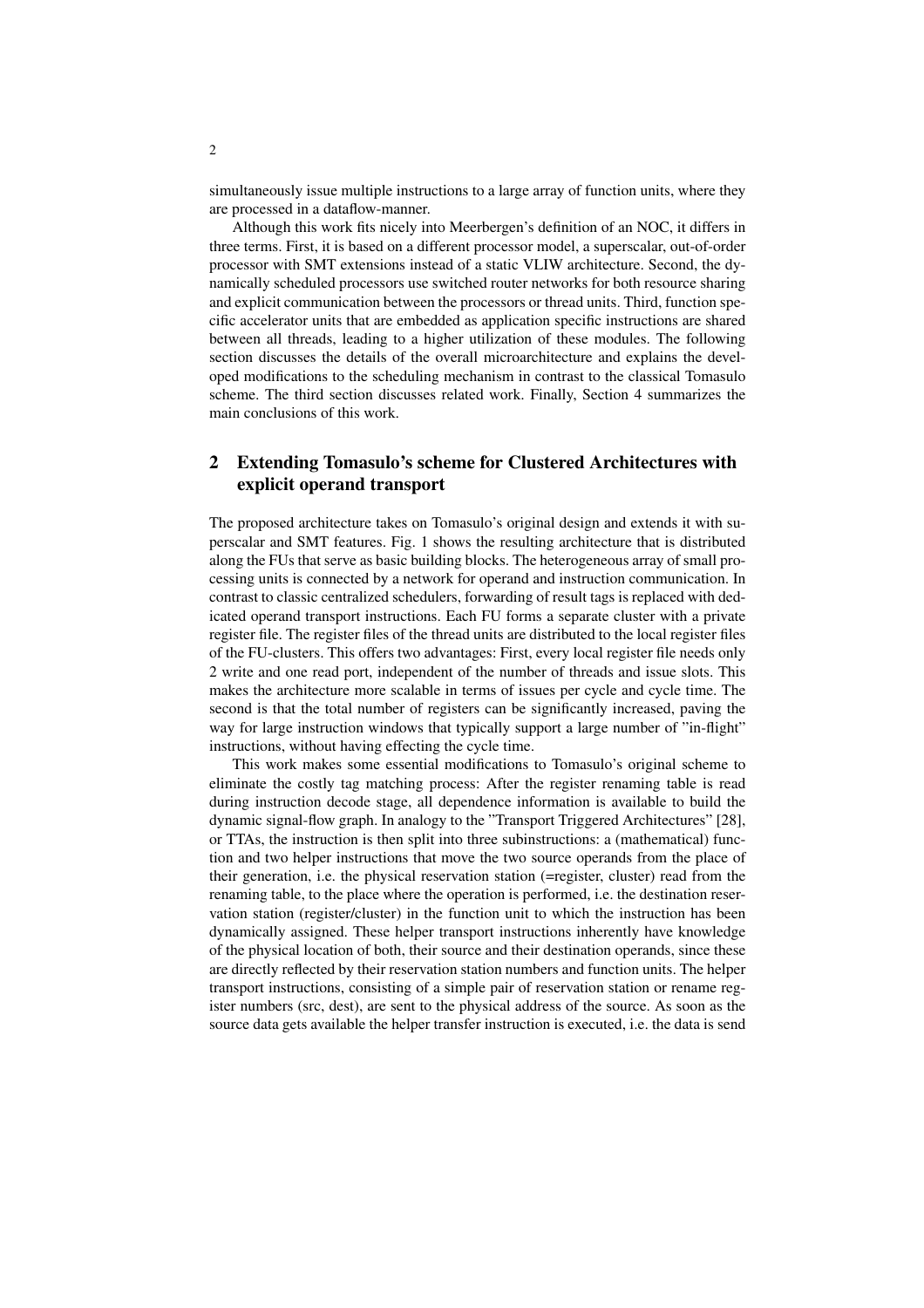

**Fig. 1.** Distributed SMT processor overview. RF= register file, ROB= reorder buffer, FU= function unit.

to the destination register via the switched operand network. This way, a precise pointto-point communication link is established between producer instruction and producing function unit on one side and consumer instruction and consuming function unit on the other side. The dependence graph is early resolved into a signal-flow graph during the rename stage. This reduces the complexity of the transform process significantly when compared with a central instruction scheduler implementation. The central instruction scheduler checks *all completing* versus *all waiting* instructions for *all threads* using a content addressable memory (CAM), whereas the renaming logic only needs to perform a (renaming) table access for all decoded instructions *within a single thread*.

To explain the mechanism of the helper copy instructions, consider the following example sequence of 4 instructions:

$$
a: R4 < -R0 + R8
$$
;  $b: R2 < -R0 * R4$ 

The physical registers are addressed with two index sets: one for the FU and one for the register number within the FU. So (5,10) denotes the 10th register in FU (cluster) 5. Suppose that FU1 is an adder and FU2 is a multiplier unit.

After the first clock cycle, logical register R4 is assigned to FU1, register  $1 (=R(1,1))$ , and instruction a is moved to FU1 (adder). A set of copy instructions for the two source operands is generated. After the second cycle, instruction b is moved to FU4 (multiplier) and R2 is assigned to FU4, R1  $(=R(4,1)$ . A second set of copy instructions are generated. So the first two instructions become after renaming:

| $a: R(1,1) < -R0+R8;$           | $b: R(2,1) \leq -R0 * R(1,1);$ |
|---------------------------------|--------------------------------|
| al: cp $R0 \rightarrow R(1,1);$ | $b1:cp \, R0 \, >> \, R(4,1);$ |
| $a2:cp \, R8 \, -> \, R(1,1);$  | $b2:cp R(1,1) -> R(4,1);$      |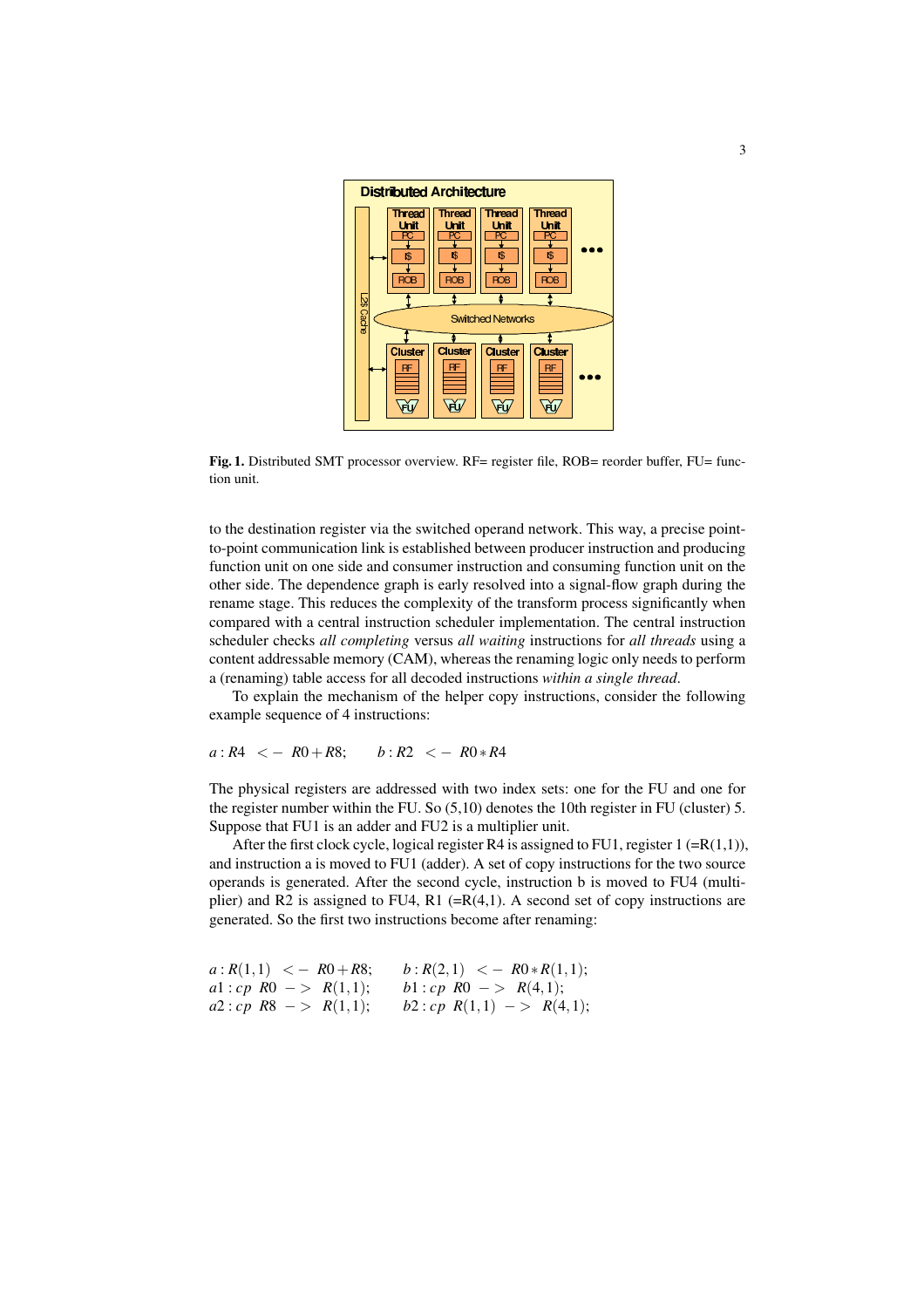The cp instructions are sent to their appropriate source operand destinations, e.g. b2 is sent to FU1, register 1 and stored in the appropriate field of the cp operand buffer for R(1,1). Once the data is available, the cp instruction is executed and the data send to R(4,1) and stored in its input operand buffer.

Fig. 2 shows the simulated timing estimates for different configurations for the fully associative (CAM-based) instruction-scheduler (window) obtained from CACTI 3. What can be seen is the superlinear increase in delay with the number of ports. Also, large register file sizes lead to significantly higher delay. From these numbers it can be



**Fig. 2.** Timing Estimates for different scheduler configurations using CACTI 3.0.

concluded that an optimized clustered architecture is built using memory blocks with only few ports and issue slots. Fig. 3 shows the resulting cluster data path architecture. The local register file stores the function unit's result data that is addressed by the destination register. Each register file entry has two associated entries in the operand buffer memories, that replace the original reservation stations. A third memory, the cp instruction buffer, contains entries to store a cp instruction for the register's result. This way, a precise point-to-point communication link is established between producer instruction and producing function unit on one side and consumer instruction and consuming function unit on the other side. The dependence graph is early resolved into a signal-flow graph during the rename stage. This reduces the complexity of the transform process significantly when compared with a central instruction scheduler implementation. The instruction scheduler checks *all completing* versus *all waiting* instructions for *all threads* in a content addressable memory (CAM), whereas the renaming logic only needs to perform a (renaming) table access for all decoded instructions *within a single thread*.

The cluster memories are of small size and have a limited port number, e.g. 2 ports for the reservation stations that serve as input buffers. An architecture with 16 function units (=clusters) with a moderate 32 registers each would already have 512 physical registers, which is more than any available processor offers.

The encapsulation of the whole processing logic in small clusters with local interconnects and fully pipelined in- and outbound communication makes very high frequency realisations possible. A recent implementation of a comparable execution core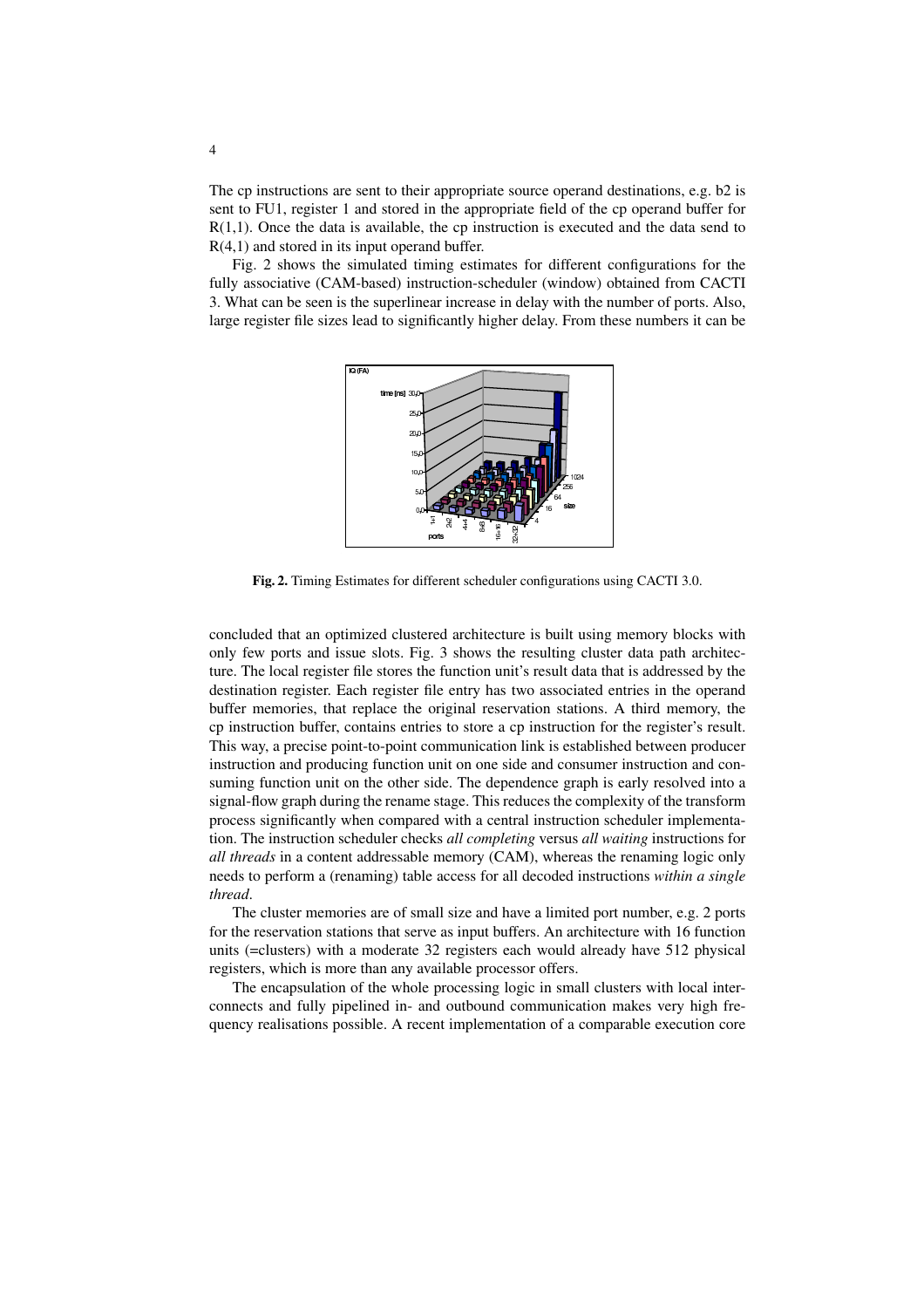

**Fig. 3.** Modified Tomasulo architecture with distributed registerfile and instruction scheduling.

cluster (2x 32bit ALU, 32-entry x 32-bit register file, 8 entry x 2 scheduler loop) on a 130nm, six-metal, Dual VT CMOS technology consumed 2.3 mm2 and yielded 5 GHz [29].

Fig. 4 shows the basic steps pipelining scheme, although not in full cycle-true details, the delays between the operand transfers are left out for example. The basic pipeline steps are:

- 1. The Function Units post their free resources via a global resource broadcasting network (FU2Rename network) to the Thread Units (TUs). The TUs pick up these resources autonomously according to their individual needs. A free resource consists of a package containing
	- **–** a free (destination) register
	- **–** An associated entry in the two operand buffers (typically the same register address)
	- **–** An entry in the local instruction window
- 2. The instruction renaming stage consumes the free resources and the corresponding sub-instructions are created on-the-fly in the decode Issue and Plan stages, where tzey are also sent to the FUs via the Rename2FU Network
- 3. In the FUs the instructions are stored in the local instruction windows and the necessary data transfer operations are performed (on availability of their source operands) and the data is axchanged directly between the FUs on the FU2FU data network.
- 4. The FUs notify back the TUs via the FU2Retire network that the instructions have executed and are ready for retirement.
- 5. The Retire stage in the Tus retires the instructions and notifies back the FUs about the release of the \_overwritten\_ destination register (from prvious valus, that has to be stored in the rename tables as well).

## **3 Simulation Results with MPEG-4 Kernels**

Cycle-true simulations of two typical and computation-intensive DSP kernels from MPEG-4 [3] were performed on an RT-level simulator of the architecture: global motion compensation (GMC), which is equivalent to an affine warping of a 16x16 pixel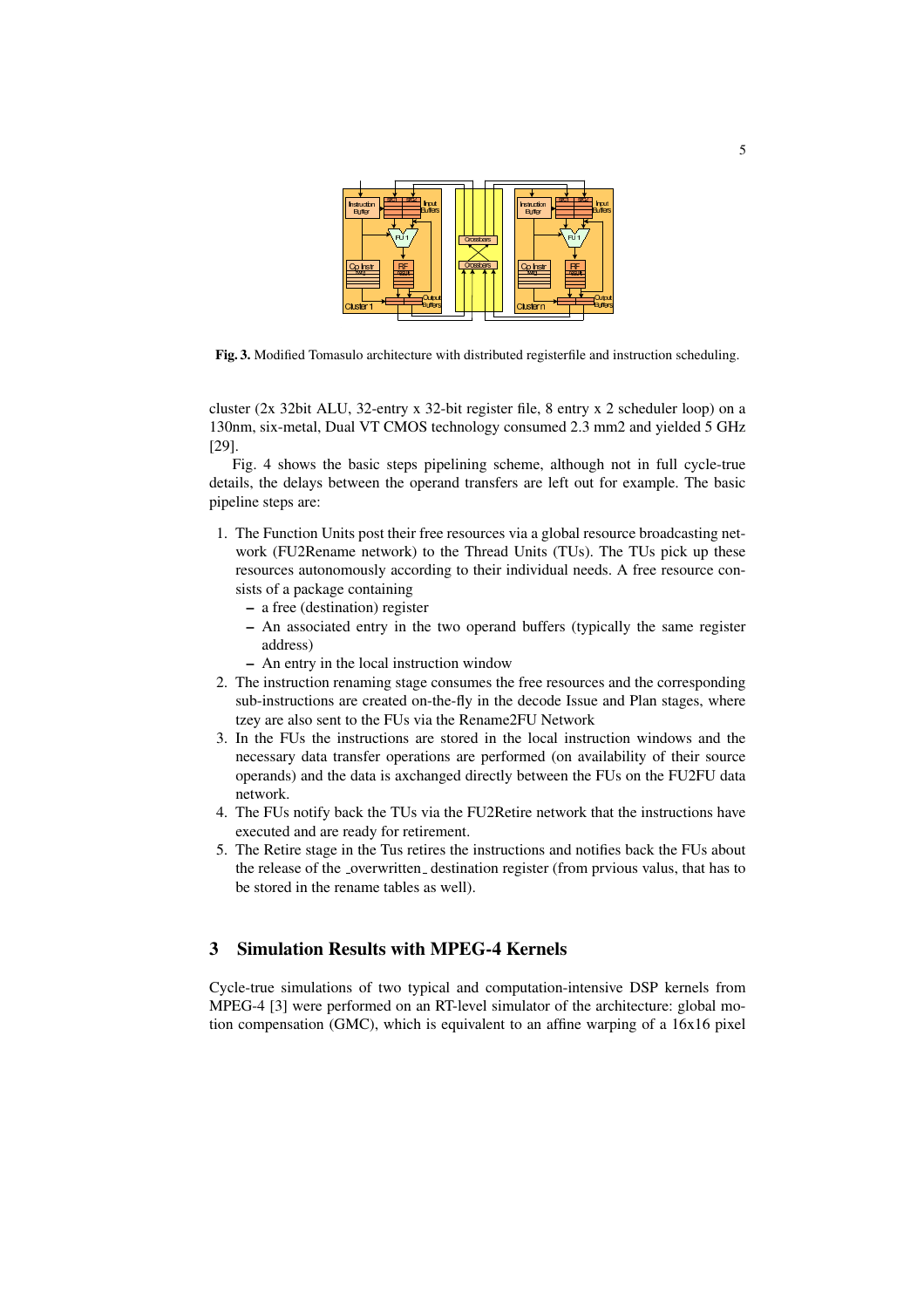

**Fig. 4.** Pipelining scheme.

block and deblocking. The benchmarks were hand-optimized in Assembler for the architecture.

Fig. 5 and Fig. 6 show the results for the MPEG-4 GMC subtask, which is equivalent to an affine warping of a 16x16 pixel block. The GMC is one of the most performance critical kernel loops of the MPEG-4 standard. The benchmarks were hand-optimized in Assembler for the architecture without compiler-support and exploit multi-threading. This approach is different from General-Purpose processors, but is typically employed on DSPs.



**Fig. 5.** GMC simulation results for 1 to 128 threads. The left bar shows the Issue-IPC, the right bar retire-IPC.



**Fig. 6.** Simulated Thread IPC results for 1..128 threads.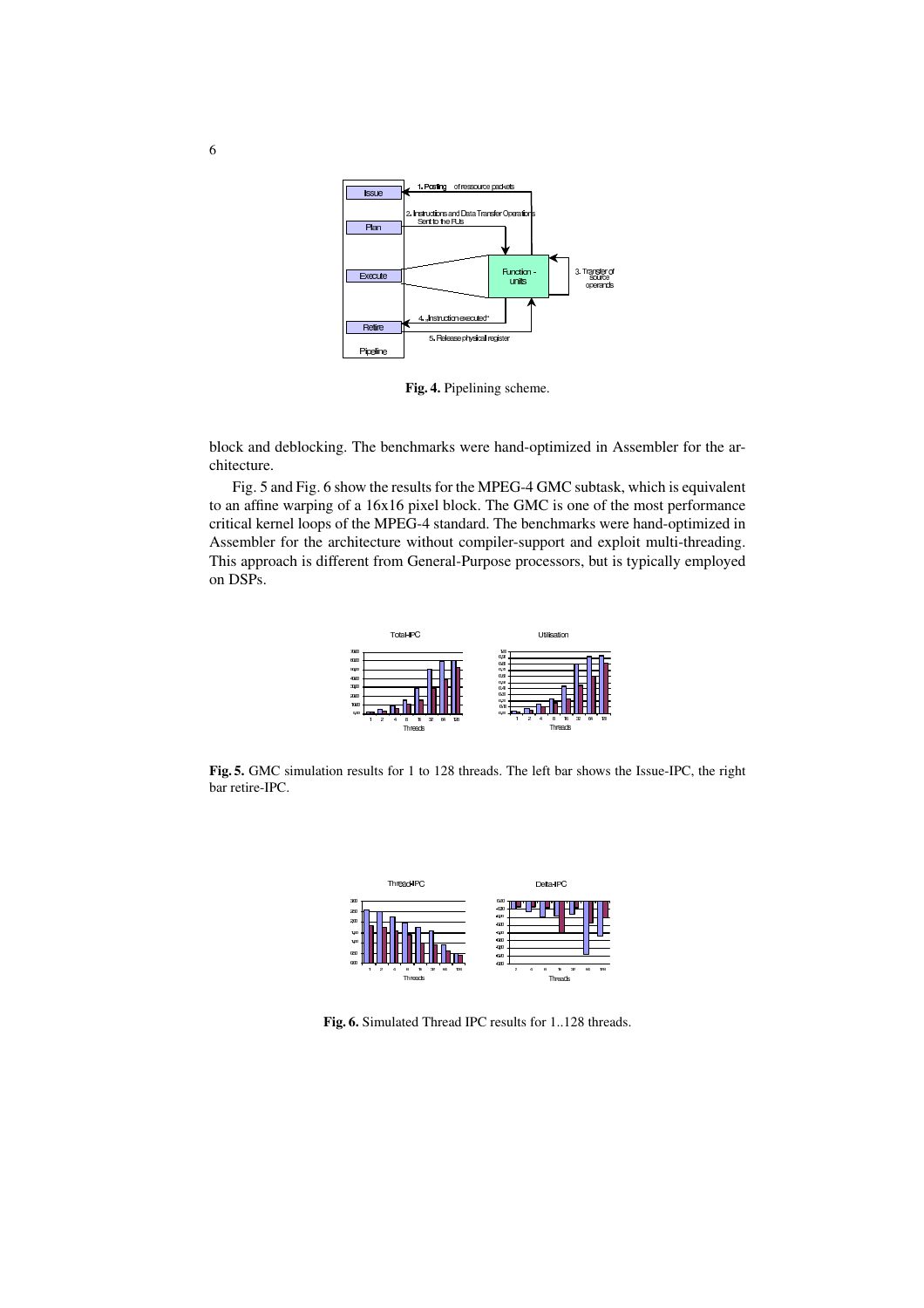For all simulation runs the same configuration with 64 FUs was used except that the number of thread units was increased to the number of parallel running threads. The register-files size is 256 registers each, as is the reorder buffer size (and hence the instruction window). Each thread has a local L1 I-cache of 32kB, and a maximal fetch and issue bandwidth of 16 instructions. There is a shared L1-D-cache, that is connected to the Load/Store units. All L1-caches are backed up by a larger 4MB L2 cache. However, for the current simulations, the L1-D cache hit-rate was set to 100% to explore the full performance potential. The branch prediction uses a simple shared array of 2-bit counters.

The simulation results show that if enough data bandwidth is available, the performance scales with the number of threads. The lower single-thread performance is caused by inter-cluster latencies and branch miss-predictions. This benchmark had a 40% miss-prediction rate, which results in significant IPC losses (30%) between issue and retire stages (see the two difference between the red and the blue rows), even in a multi-threaded environment. It is interesting to note that this loss gets smaller as the number of threads increases, which is caused by the fact that resource contention between the thread units leads also to lower issue rates per thread and therefore to fewer unsued or wasted execution cycles. The high utilization rates of the FUs in the above simulations show however that multi-threading effectively compensates the high latencies for data-forwarding between dependent instructions. Another conclusion is that, in the presence of multiple available threads to run, speculation does not yield better results.

The simulations results shown in Fig. 7 were obtained from simulations with different bandwidth configurations of the internal networks. With 1 denoting a single word bandwidth and 16 denoting 16 word bandwidth, for example for the data communication network.



**Fig. 7.** Simulation results: 32 FUs, 1 to 128 threads. Left: GMC. Right: MPEG-4 Deblocking filter. The different bars represent different network bandwidth.

The simulation results show that if enough network bandwidth is available, the performance scales with the number of threads. The lower single-thread performance is caused by inter-cluster latencies and branch miss-predictions. The high utilization rate of the FUs for higher thread numbers (IPC>15) shows however, that multi-threading effectively compensates the high latencies for data-forwarding between dependent instructions.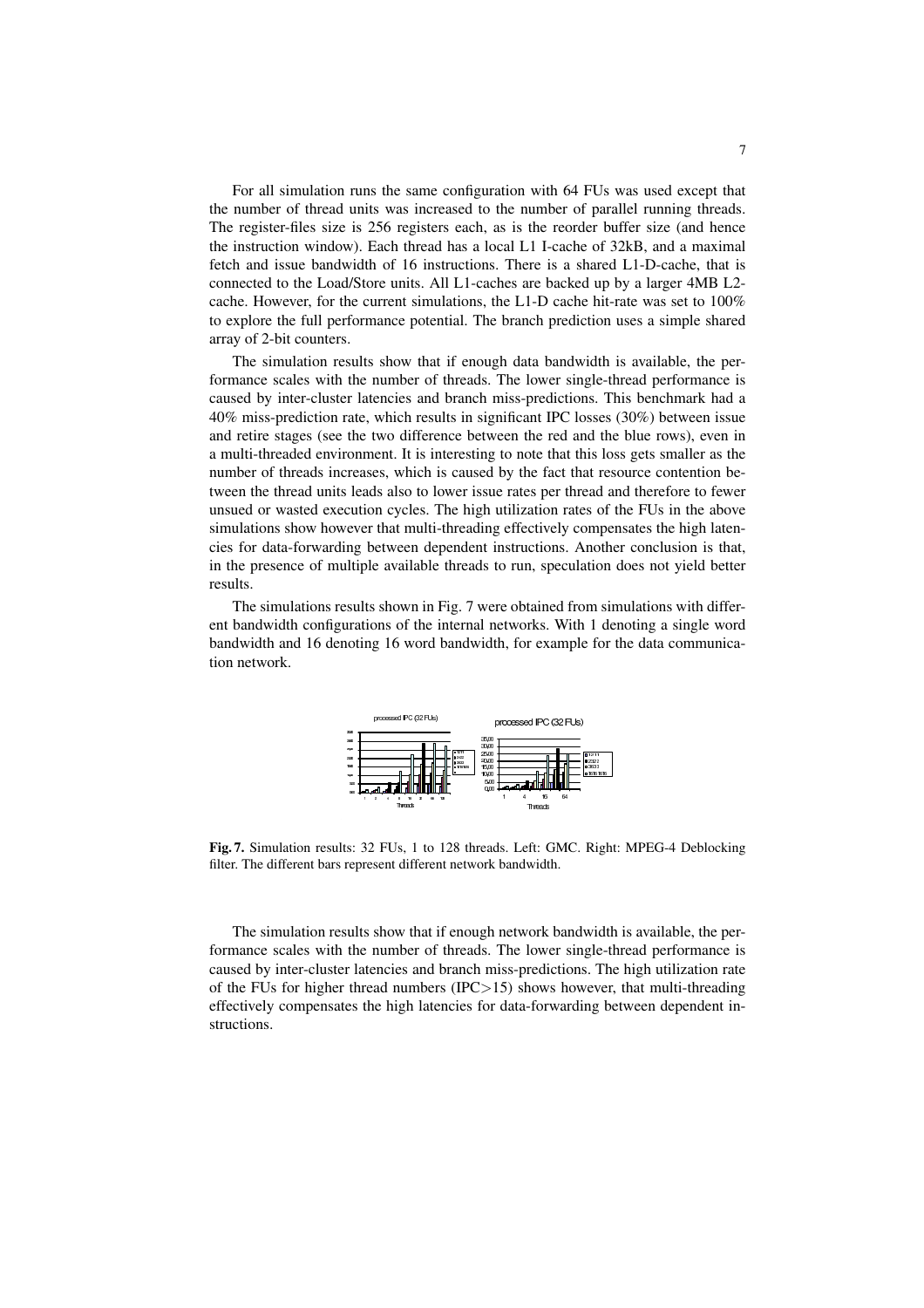### **4 Related Work**

Previous work on DSP processor architectures has mainly been focused instructionlevel parallelism, particularly on statically scheduled, VLIW processing. These architectures offer good compiler support for a moderate parallelism of 2-8 (peak) instructions per cycle, but run out of steam for larger parallelisms. Furthermore, their main advantage, the simpler hardware compared to dynamically scheduled ooo-execution models diminishes with the huge demand for registers and for more register file ports. A main disadvantage of VLIW architectures is their inability to dynamically react to cache misses and resource contention leading to frequent performance-limiting stalls [30], and making it inadequate for simultaneous multithreading.

Only few studies have been performed so far that investigate multithreading, out-oforder execution, or SMT for digital signal processing applications [31]. With the rapid increase of the transistor budget that is available on chips, DSP chip multi-processors are beginning to surface and it is to be expected that this trend is going to continue.

Previous studies [32] have identified the instruction window design to be a major limiter for more (future) processor speed. Several studies have advocated improvements for larger window sizes and higher frequency designs [33], while other designs eliminate associative compares altogether from the instruction scheduling [34].

Clustering has been proposed by many researches to address the complexity problems of large instruction windows and register files and it is employed in several recent processor designs. Studies of clustered architectures include the Multi-Scalar project, Trace Processors, EDF [35], Hierarchical Scheduling Windows, and Transport Triggered Architectures (TTAs) [36]. In contrast to this work TTAs are based on static VLIW techniques and compiler-generated scheduling. Other approaches include array processors like the UT/Austin Grid architecture [37], MIT's RAW project [38], and Stanford's IMAGINE stream processor project.

### **5 Conclusion**

We propose a distributed SMT processor architecture as a scalable network-on-chip platform for dynamically reconfigurable digital signal processing. Although well suited for multiprocessing, it combines all characteristics needed by DSP applications in a single processor framework. Like the very popular VLIW processors it supports multiple instruction issue and offers a very large number of registers, but it avoids the performance degrading stalls in instruction issue due to cache misses. Just as VLIW processors it supports the embedding of special function units that can perform parallel vector instructions, or complex functions like filtering. Also, fine-clustering offers a path to high frequency implementations, but unlike VLIW processors, multithreading effectively compensates the related IPC losses. The architecture shares the system-on-chip processing model with multiple heterogeneous ASIP cores on a chip, each specialised for a specific task, communicating with each other over specialised on-chip networks. However, it offers more flexibility for resource sharing especially for the costly, highperformance, specialised function units. Furthermore, it offers fast context switches and a fine-grained and fast communication scheme between threads that is based on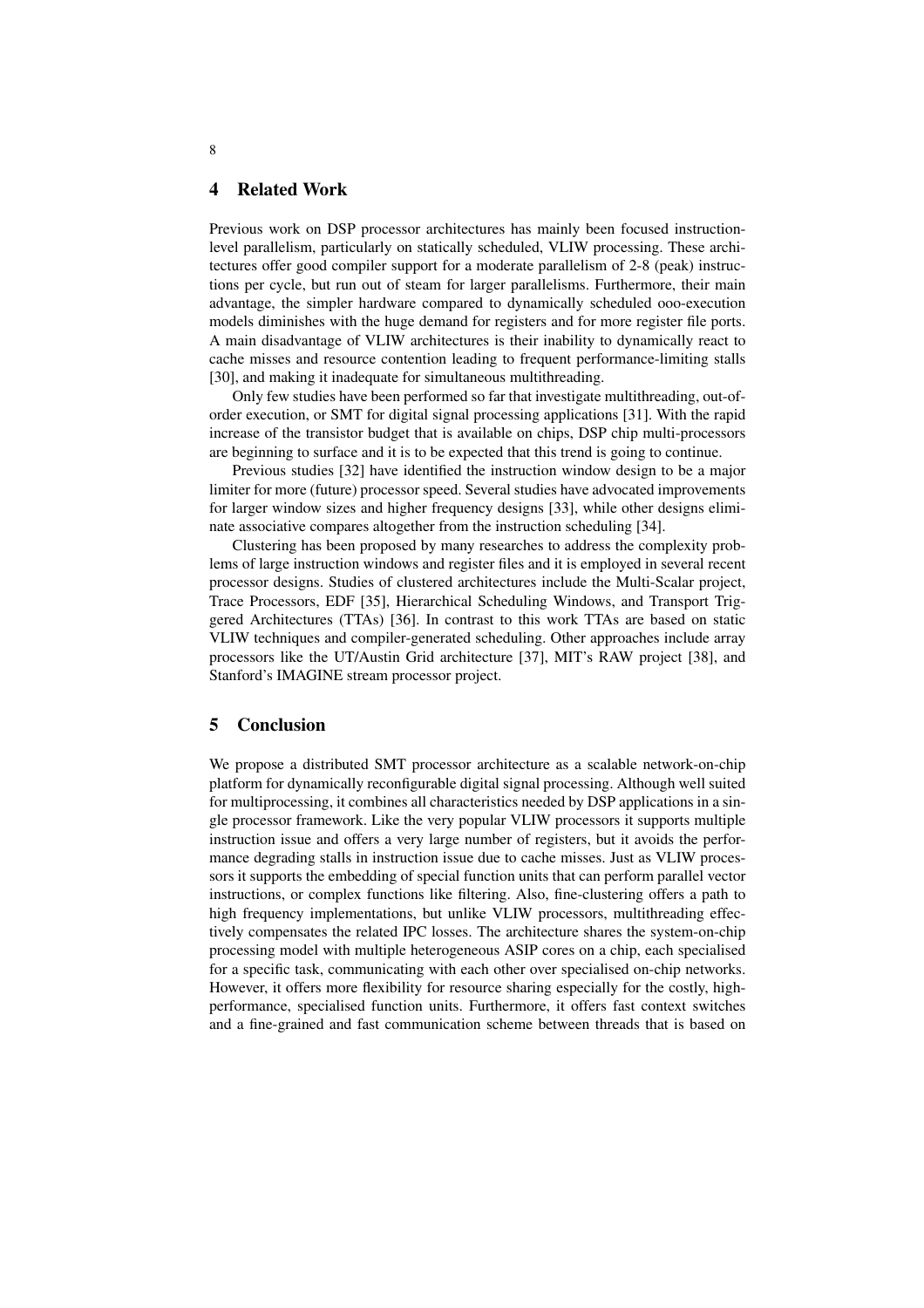hardware CSPs channels. Large scale clustered SMT processors with many shared specialised or configurable function units come very close to the ideal of a softening of hardware and offer an attractive alternative to both, pure FPGA implementations and to costly ASIC designs.

## **References**

- 1. L. Benini, G. de Micheli, "Networks on chip: A New SOC Paradigm," IEEE Computer, Vol. 35, no. 1, Jan. 2002, pp. 70-78.
- 2. R. M. Tomasulo, "An efficient algorithm for exploiting multiple arithmetic units", IBM Journal on Research and Development, Vol.11, no.1, January 1967, pp. 25-33.
- 3. M. Berekovic, H.-J. Stolberg, P. Pirsch, "Multi-Core System-On-Chip Architecture for MPEG-4 Streaming Video," Transactions on Circuits and Systems for Video Technology (CSVT), Vol. 12, No. 8, August 2002, pp. 688-699.
- 4. P. Pirsch, M. Berekovic, H.-J. Stolberg, J. Jachalsky, "VLSI Architectures for MPEG-4 Video," VLSI Conference, Taipei, April 2003.
- 5. ARM AMBA Specification, www.ARM.com.
- 6. F. Vahid, "The Softening of Hardware," IEEE Computer, Vol. 36, no. 4, April 2003, pp. 27-34.
- 7. H. Zhang, J.M. Rabaey et al., " A 1V Heterogeneous Reconfigurable Processor IC for Baseband Wireless Applications," Proc. Int'l. Solid-State Circuits Conference (ISSCC), San Francisco, February 2000.
- 8. J. L. van Meerbergen, "Lecture slides: Complex Multiprocessor architectures," www.ics.ele.tue.nl/ jef/education/5p520/index.html.
- 9. ISO/IEC JTC/SC29/WG11 N4668, "Overview of the MPEG-4 standard," Jeju, March 2002.
- 10. M. Berekovic, P. Pirsch, J. Kneip, "An Algorithm-Hardware-System Approach to VLIW Multimedia Processors," Journal of VLSI Signal Processing Systems, Vol. 20, No. 1-2, October 1998, pp. 163-180.
- 11. A. Allan, D. Edenfeld, W. H. Joyner, A. B. Kahng, M. Rodgers, and Y. Zorian, "2001 Technology Roadmap for Semiconductors," IEEE Computer, Vol. 35, no. 1, January 2002, pp. 42-53.
- 12. M. H. Lipasti and J. P. Shen "Modern Processor Design", McGrawHill, 2002.
- 13. M. Berekovic, H. J. Stolberg, M. B. Kulaczewski, P. Pirsch, H. Moeller, H. Runge, J. Kneip, B. Stabernack, "Instruction Set Extensions for MPEG-4 Video," Journal of VLSI Signal Processing Systems, Vol. 23, No. 1, October 1999, pp. 7-50.
- 14. J. P. Wittenburg, W. Hinrichs, J. Kneip, M. Ohmacht, M. Berekovic, H. Lieske, H. Kloos, P. Pirsch, "Realization of a Programmable Parallel DSP for High Performance Image Processing Applications," Design Automation Conference (DAC) 1998, June 1998, pp. 56-61.
- 15. R. Lee, "Accelerating Multimedia with Enhanced Microprocessors," IEEE Micro, Vol.15, no. 2, March/April 1995, pp. 22-32.
- 16. N. Slingerland, and A. J. Smith, "Measuring the Performance of Multimedia Instruction Sets," IEEE Transactions on Computers, Vol. 51, no. 11, November 2002, pp. 1317-1332.
- 17. Texas Instruments, "TMS320DM642 Technical Overview," Application Report SPRU615, Sep. 2002.
- 18. M. S. Lam, and R. P. Wilson, "Limits of Control Flow on Parallelism", Proc. 19th Ann. Int'l Symp. on Computer Architecture, June 1992, pp. 46-57.
- 19. D. M. Tullsen, S. J. Eggers, and H. M. Levy, "Simultaneous Multithreading: Maximizing On-Chip Parallelism", Proc. 22th Ann. Int'l Symp. on Computer Architecture, June 1995, pp. 392-403.